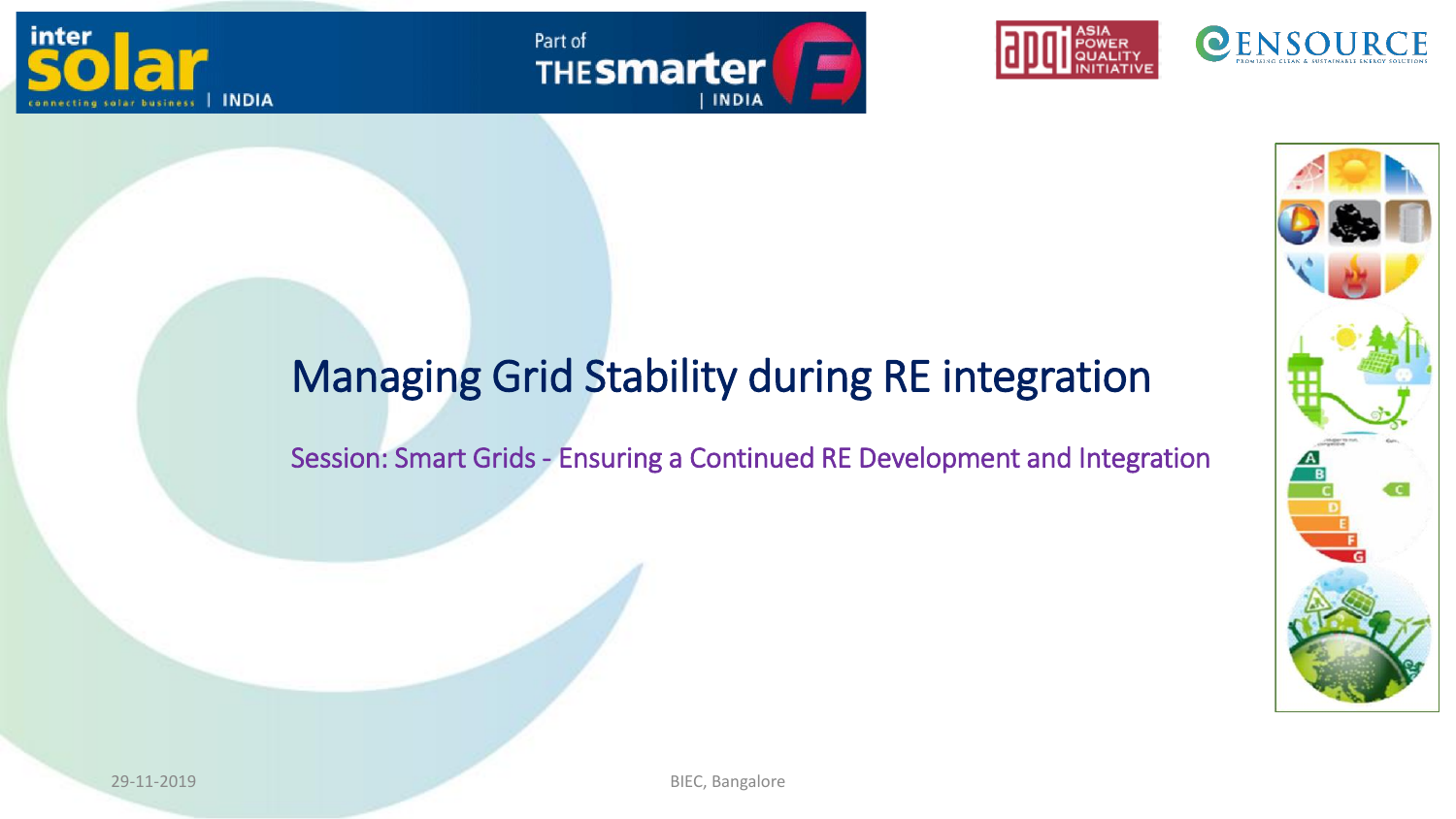



# Challenges of modern grid

#### Increasing use of power electronics in RE generation

Interoperability of communications, controls, data and information



Integration of new technologies: Electric vehicles (EVs), Distributed energy storage, flexible loads

RE is highly distributed, volatile with control complexity

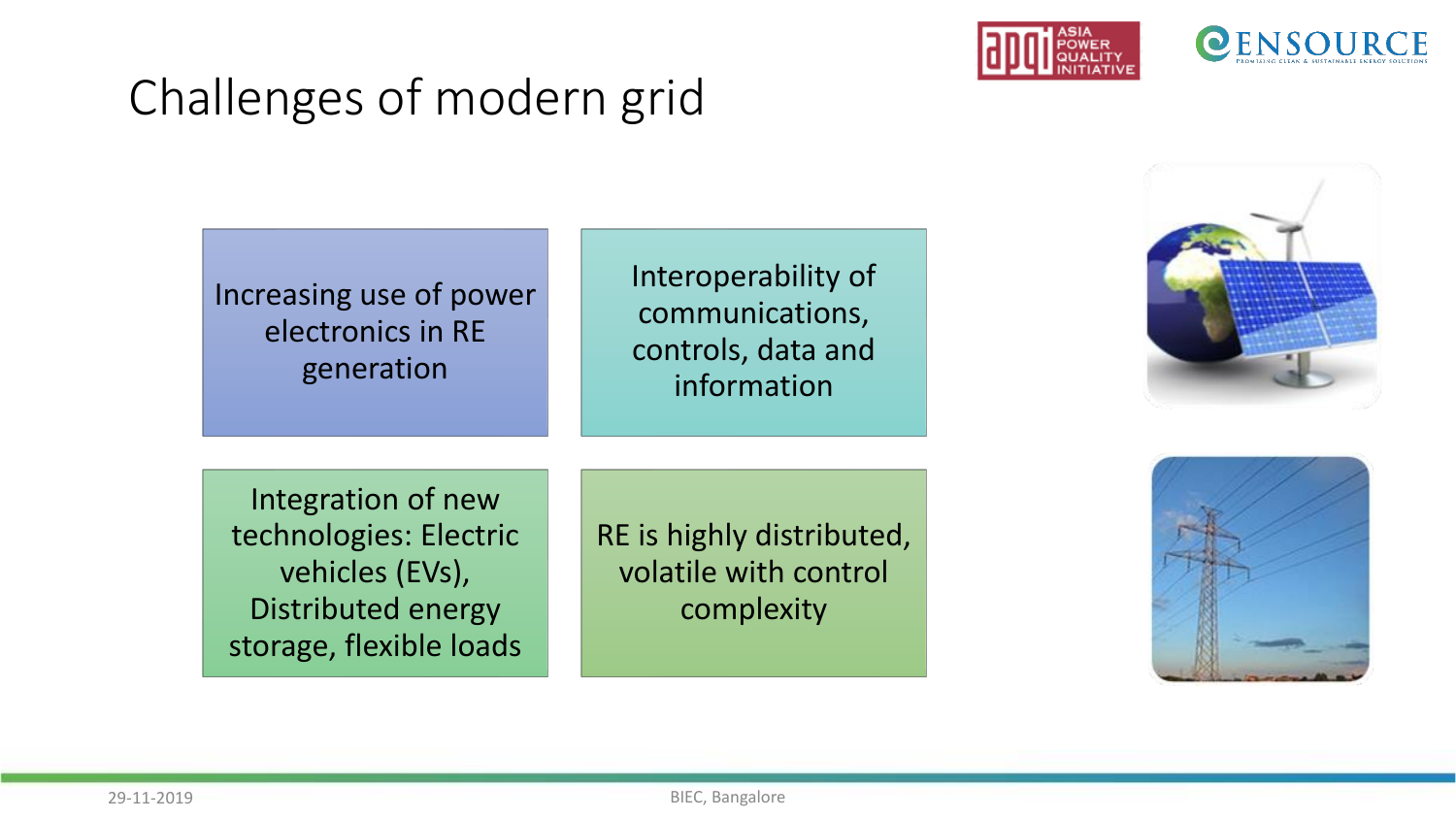

## Managing RE Connections

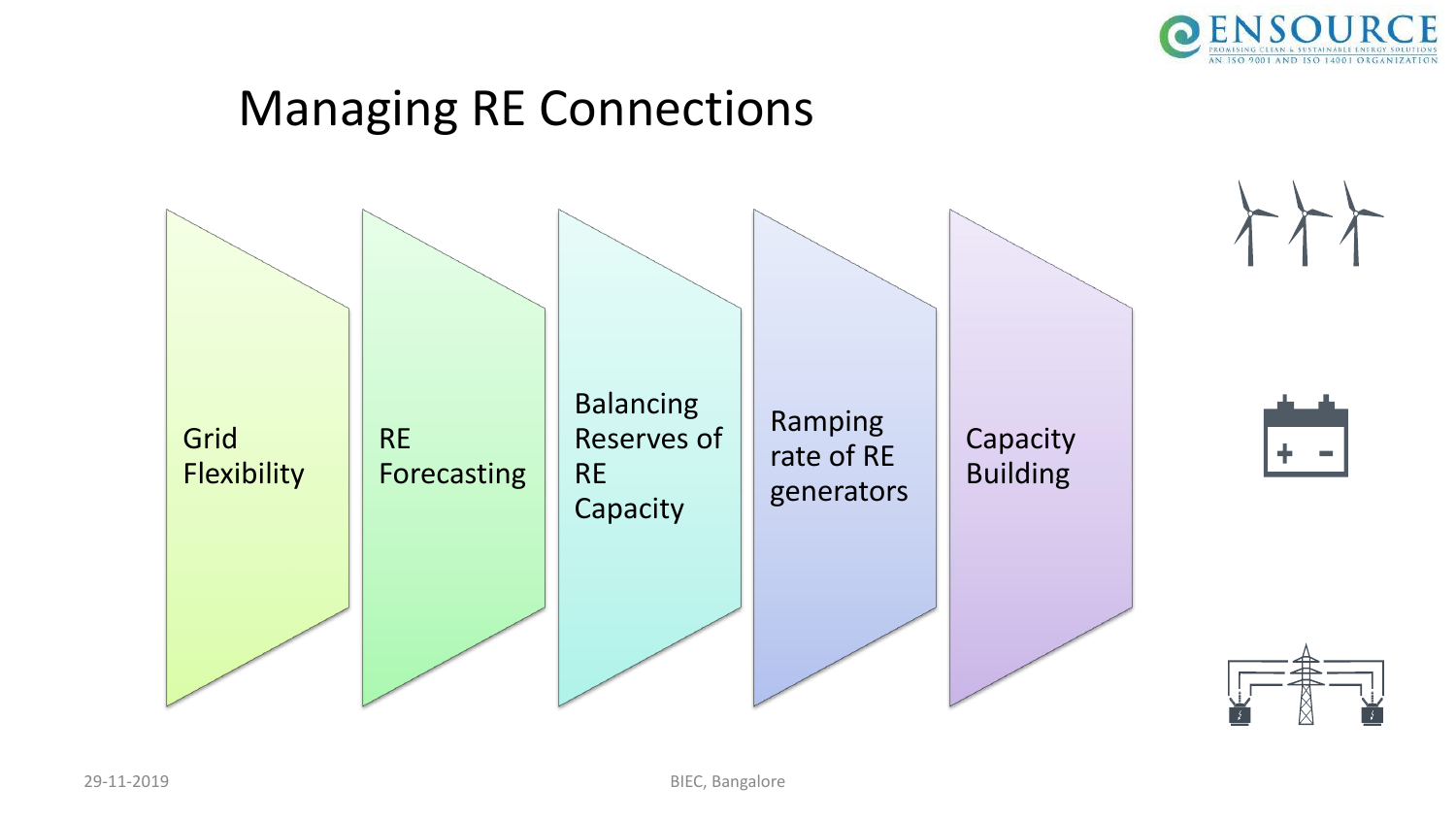

# Stabilizing RE connections & PQ Issues

### **Challenges:**

### • **Transient and dynamic stability**

• Loss of system inertia could reduce ability to respond to disturbances

### • **Frequency regulation**

- Primary, secondary, and tertiary response from variable RE
- **Volt/VAR regulation** 
	- Ability to keep voltage within nominal limits

#### **Methods employed:**

- Smart inverters with advanced functionality
- Active/ Reactive Power, Voltage and Frequency control
- DERMS/ Active Network Management
- Power Systems Stability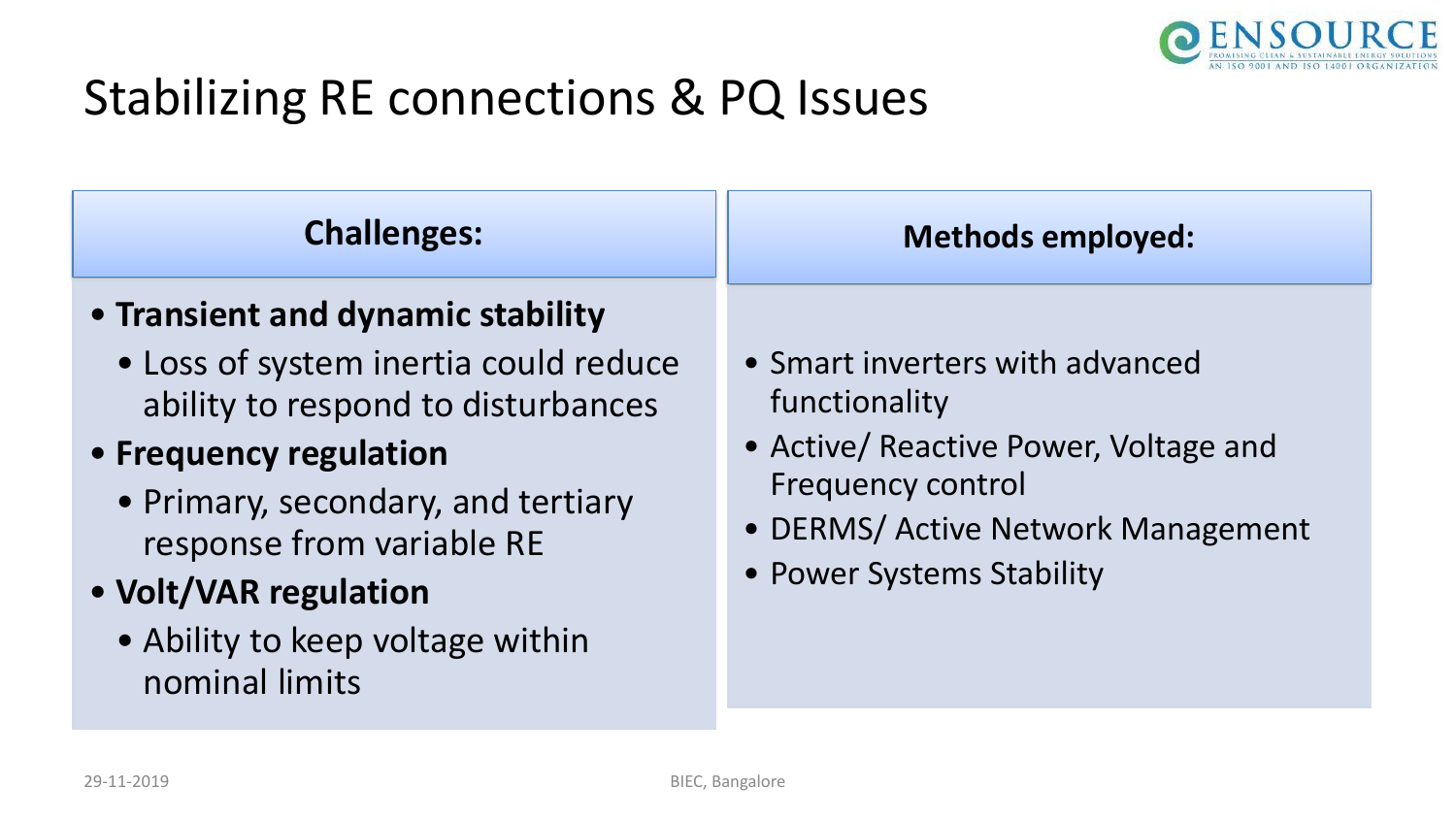

# Bringing flexibility in generation

Automatic Generation & Frequency Control

Maintaining RE reserves

Forecasting & Scheduling

Balancing & Settlement mechanism

Strengthening of Transmission systems

Compliance with RE Regulations & Standards

Smart Grids – DERMS, ADMS, Peak Load/ Power Quality Management, etc.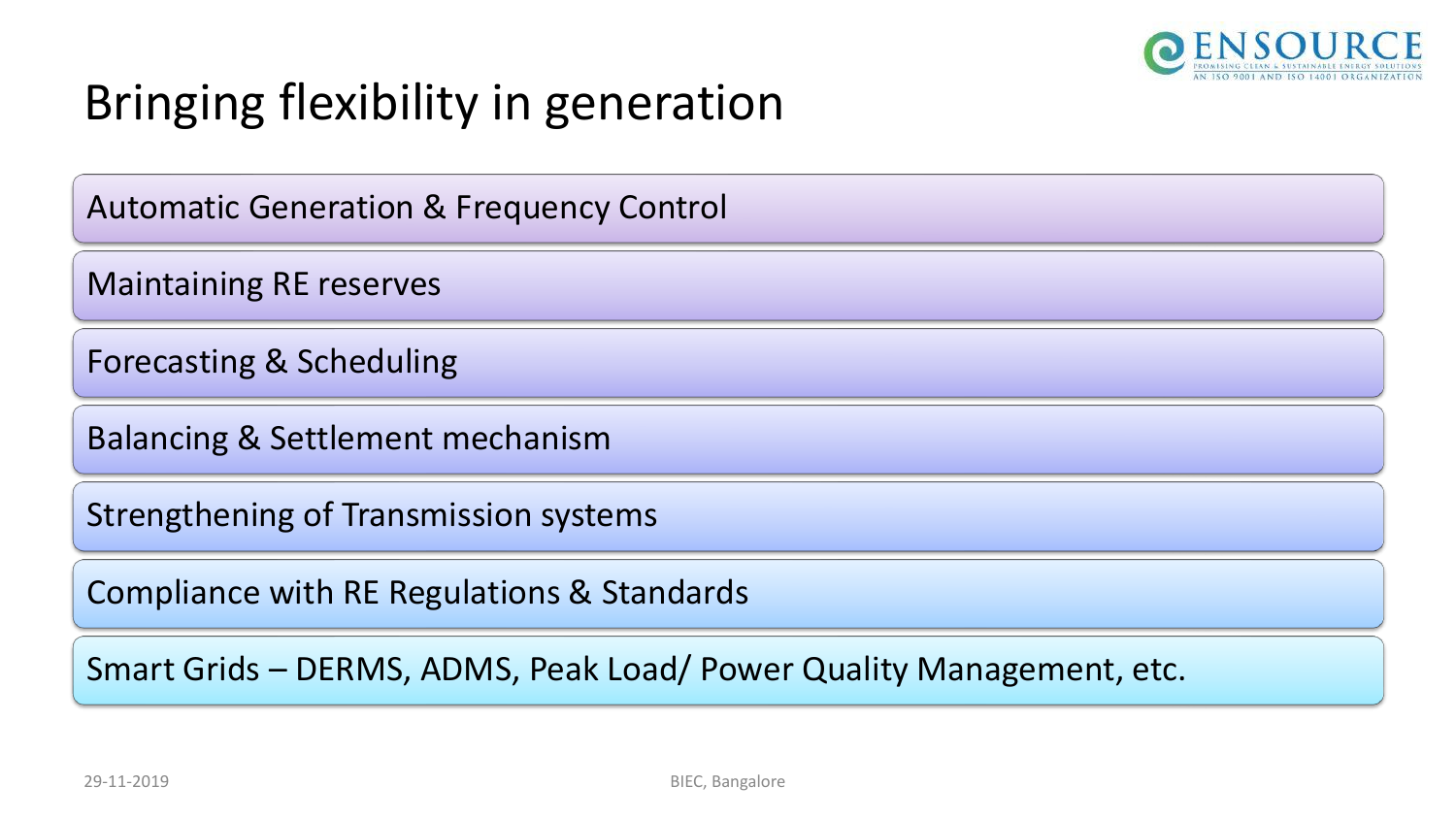

# Actions for managing grid stability  $-1$  of 3

#### Regulatory Framework for handling Inter-State deviations

- Framework for intra-state deviation, metering, balancing & settlement mechanism
- Deviation price linked to market linked mechanism with suitable price discovery process
- Communication Framework for real-time data transfer between RE pooling stations, SLDCs & Renewable Energy Management Centres (REMCs)

#### Forecasting and Scheduling

• Framework for Forecasting & Scheduling RE generation at both inter-state and intra-state level

#### Demand Aggregators to coordinate with RE generators

• Real-time scheduling, balancing, settlement and pooling with RE generators

#### Deployment of RE Reserves

- Identified and kept available for the system operator to maintain grid reliability and security
- Necessary incentives to RE generators for maintaining and deploying reserves
- Market based Framework for identification and utilization of generation reserves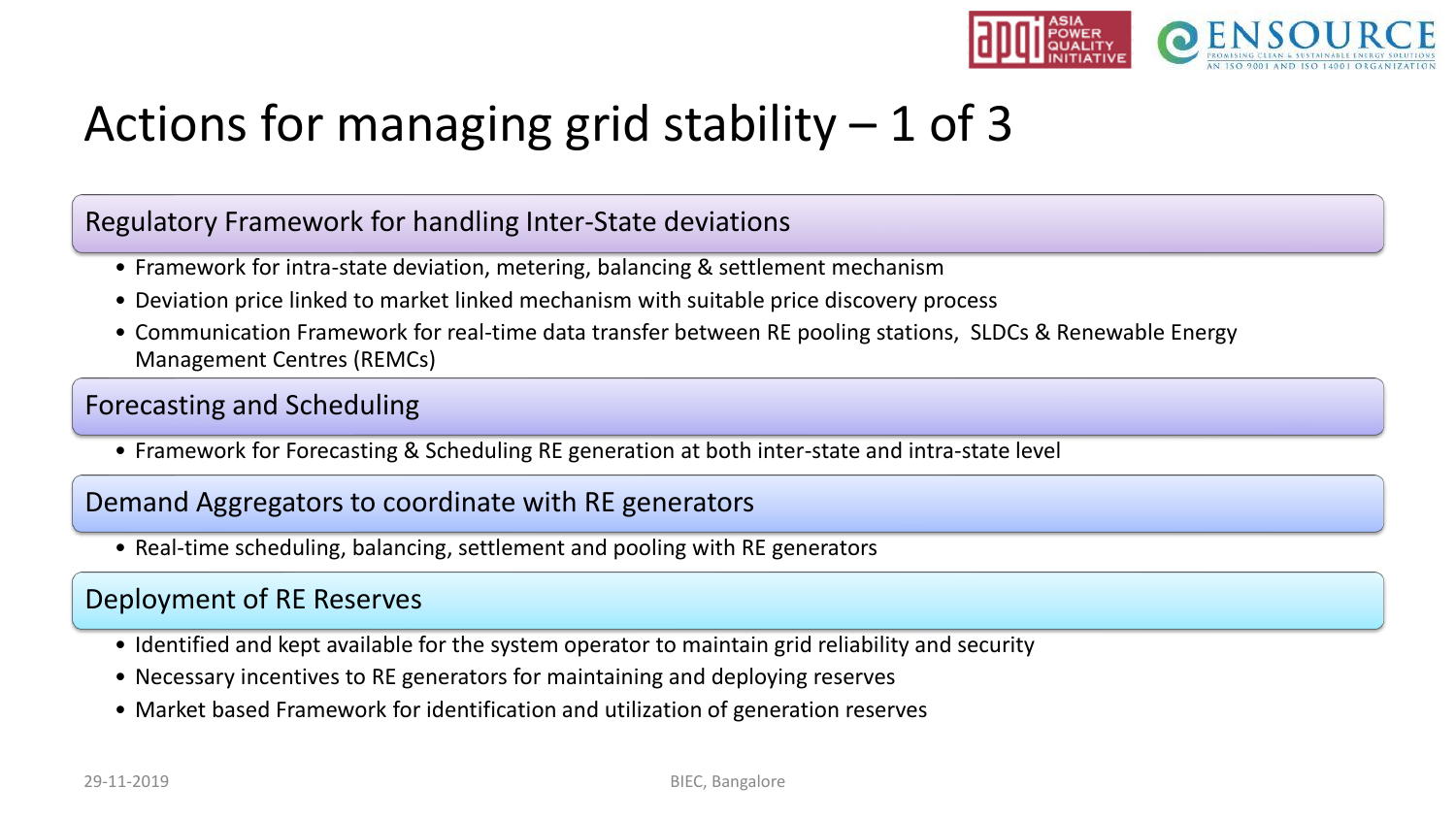

# Actions for managing grid stability  $-2$  of 3

#### Transmission System Augmentation and Strengthening

- Augmenting transmission corridors from RE-surplus states with coordinated planning
- Static VAR Compensator (SVC), Static Synchronous Compensator (STATCOM) etc. for reactive power control

#### Ancillary Services

- Framework for operationalizing the spinning reserves (Scheduling, metering and settlement)
- RE Optimization, Integration & Active network management

#### Balancing Requirements

- Coordinated multilateral despatch model
- Each DISCOM/ SLDC is required to commit adequate resources to meet anticipated demand and RE generation
- Ability to forecast and ensure RE availability on day-ahead basis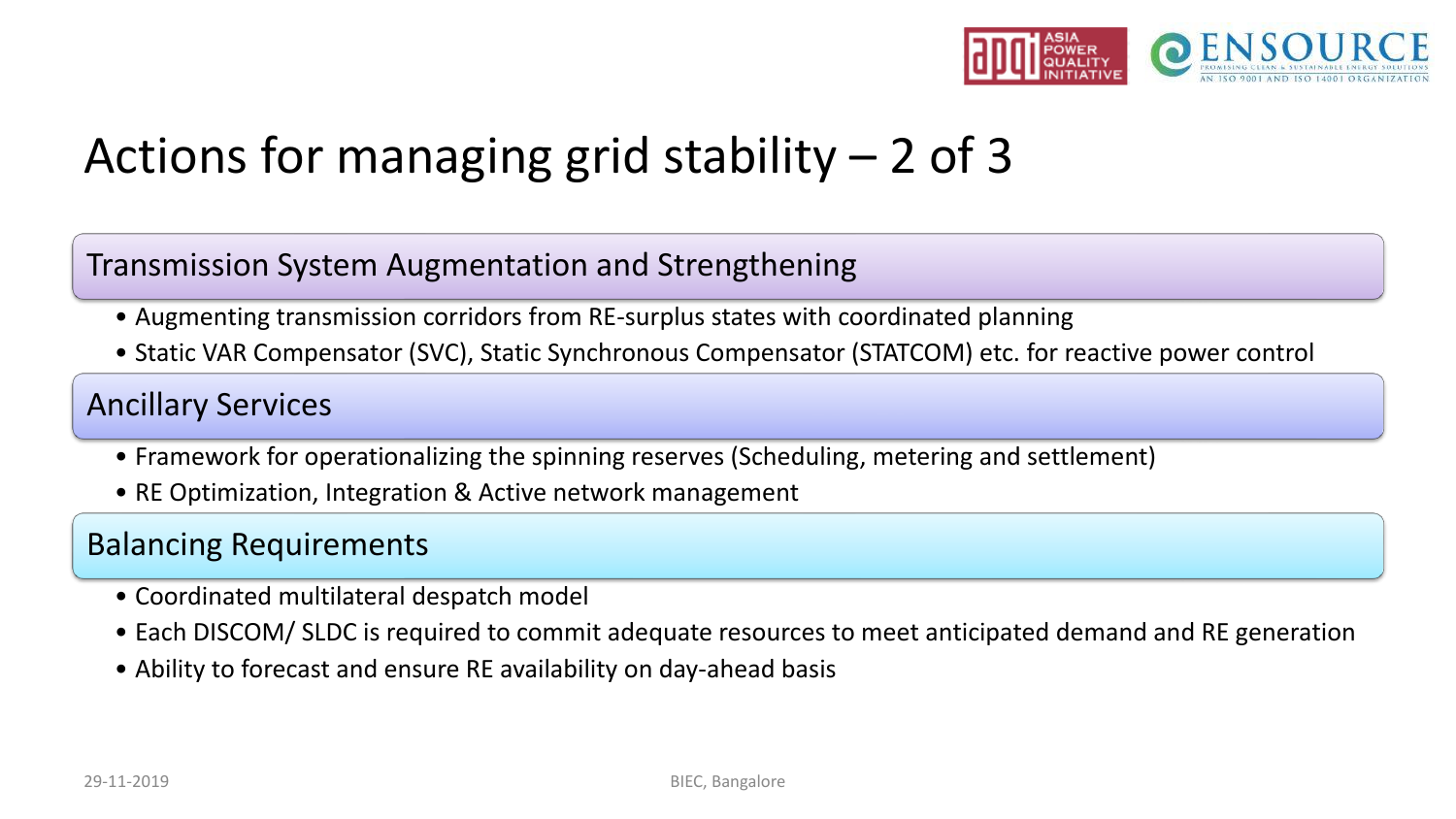

# Actions for managing grid stability  $-3$  of 3

#### Frequency Control

- •Proper frequency regulation brings out the need for primary control supplemented by secondary control and tertiary control
- •Regulatory framework for compliance monitoring and enforcement

#### Incentivizing Flexibility

- •Flexibility in existing fleet of conventional and RE generation
- •Demand Side Management to balance load profile and maintain system stability
- •Flexible RE Planning specifying minimum/ maximum generation level and ramp up/ down rates

#### Market-based business models

- •RE market clearing and despatch through real-time power exchanges
- •Multiple iterations in Day Ahead segment

#### Capacity Building of SLDCs

•Develop System Operators to acquire skill-sets for planning, operating and maintaining power systems with increasing RE share

•Exposure to international benchmarks and best practices in RE management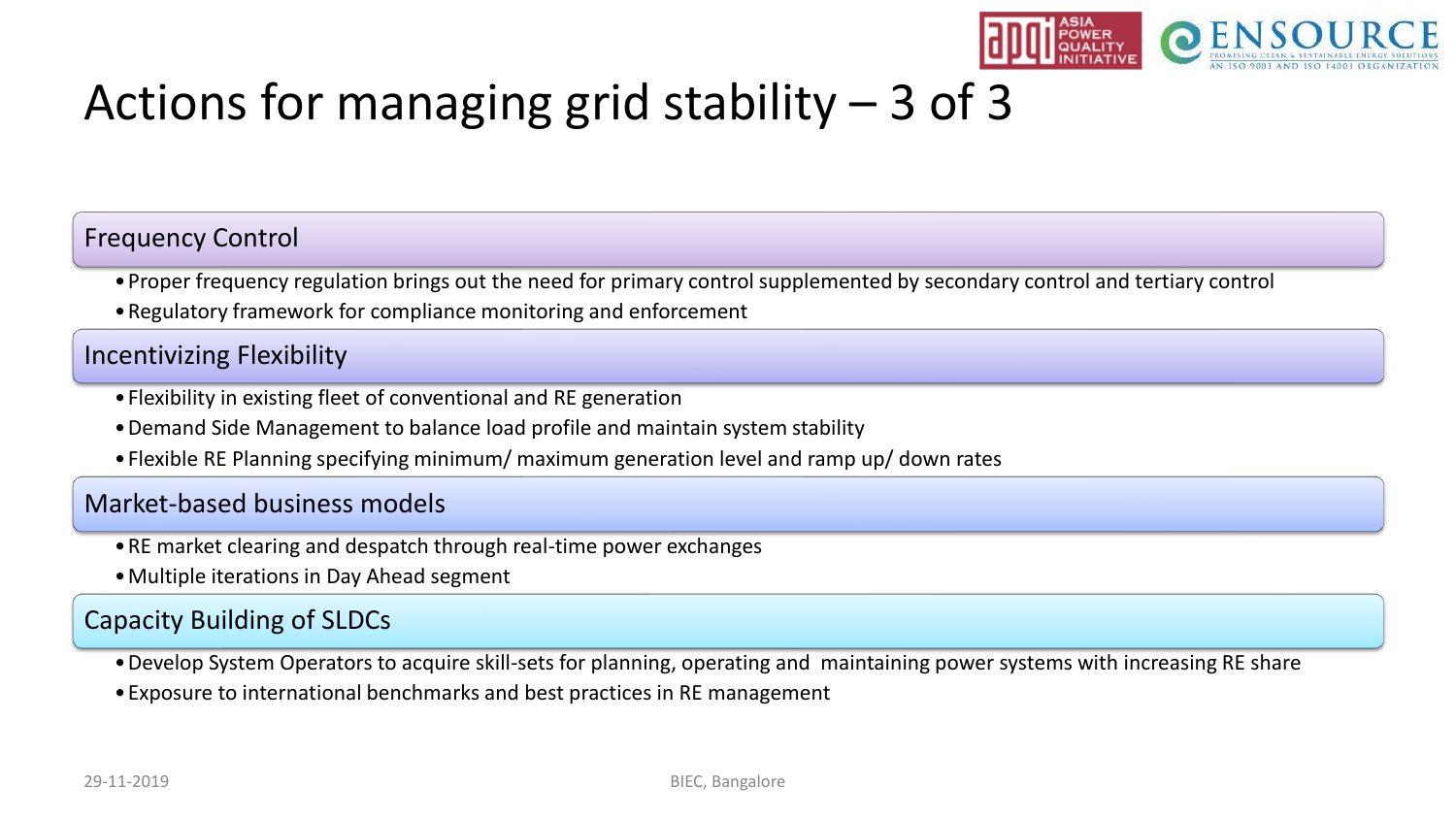

## Connecting RE systems to Smart Grids

Enables better control of RE connections while improving power quality and reliability

Enables Demand Response with consumers as participants

Reduces demand peaks, improves energy efficiency and reduces carbon footprint

Allows better voltage regulation and load management

Facilitates energy savings and optimizes cost of operations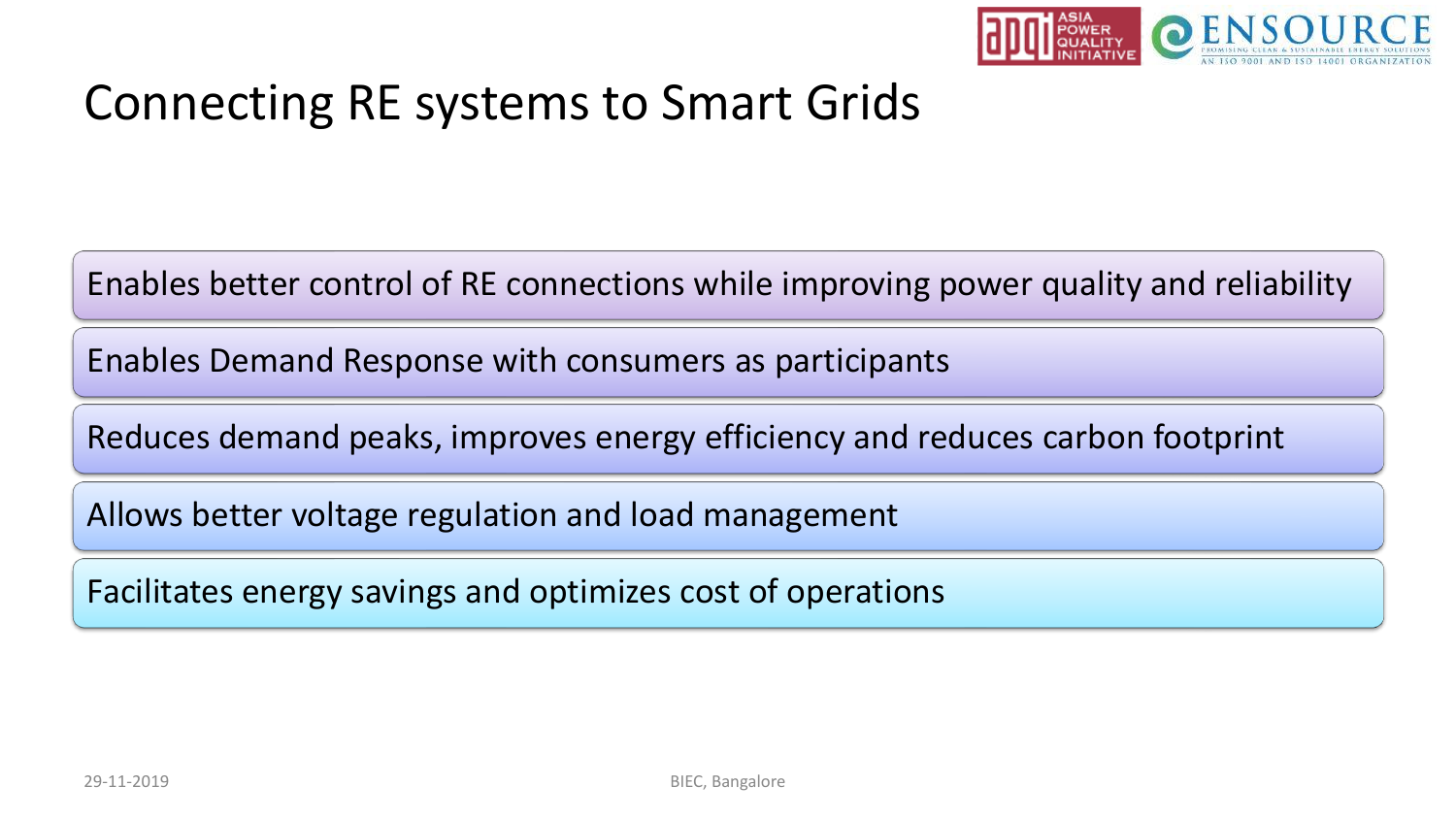

# Enabling Framework for RE Integration

Renewable Purchase Obligation and Renewable Energy **Certificates** 

Implementation for frequency response Regulation

Regulatory framework for Forecasting, Scheduling and Deviation Settlement

Regulatory framework for Reserves

Regulatory framework for Ancillary services operations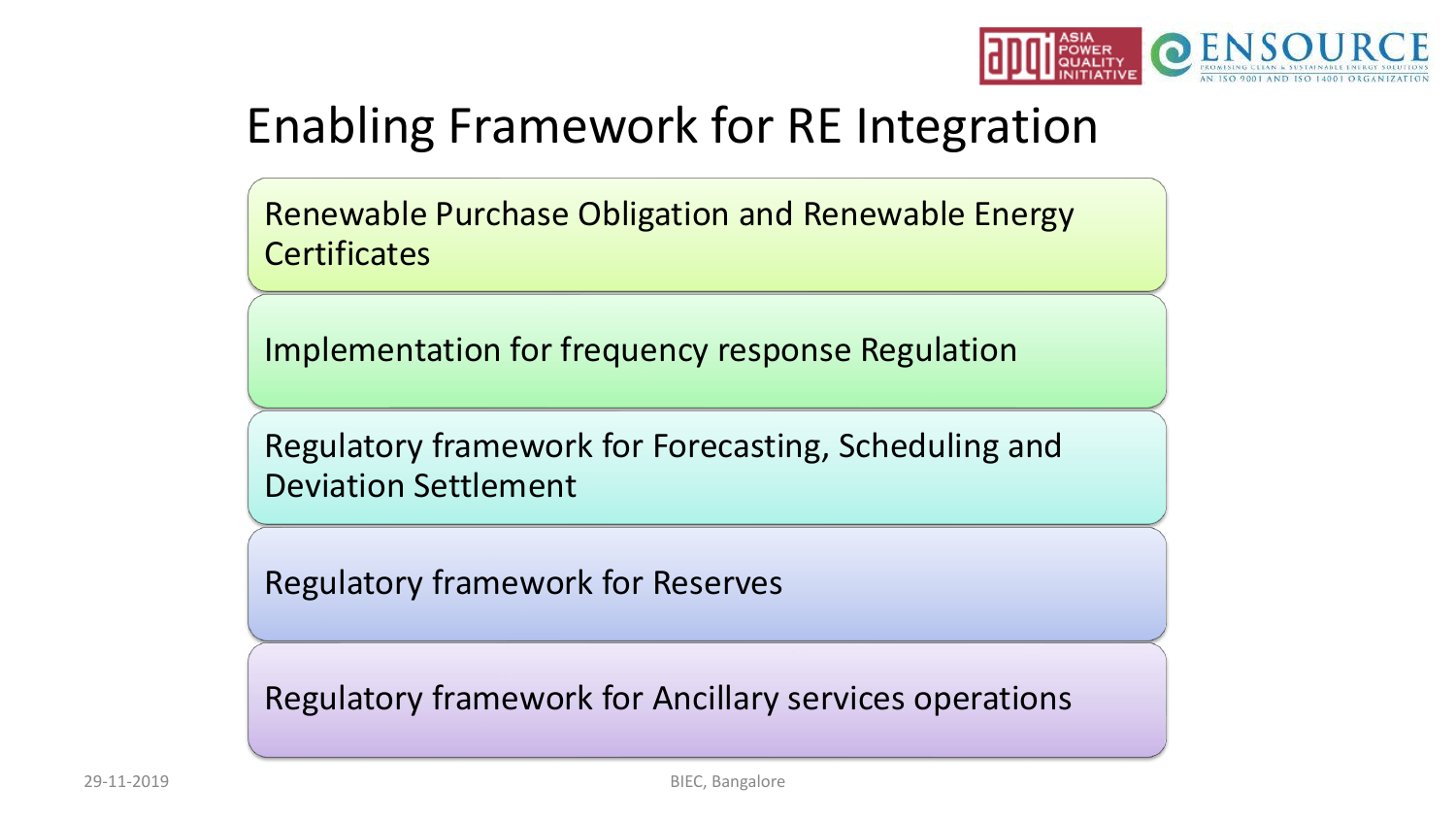

## PQ interventions for Grid Stability

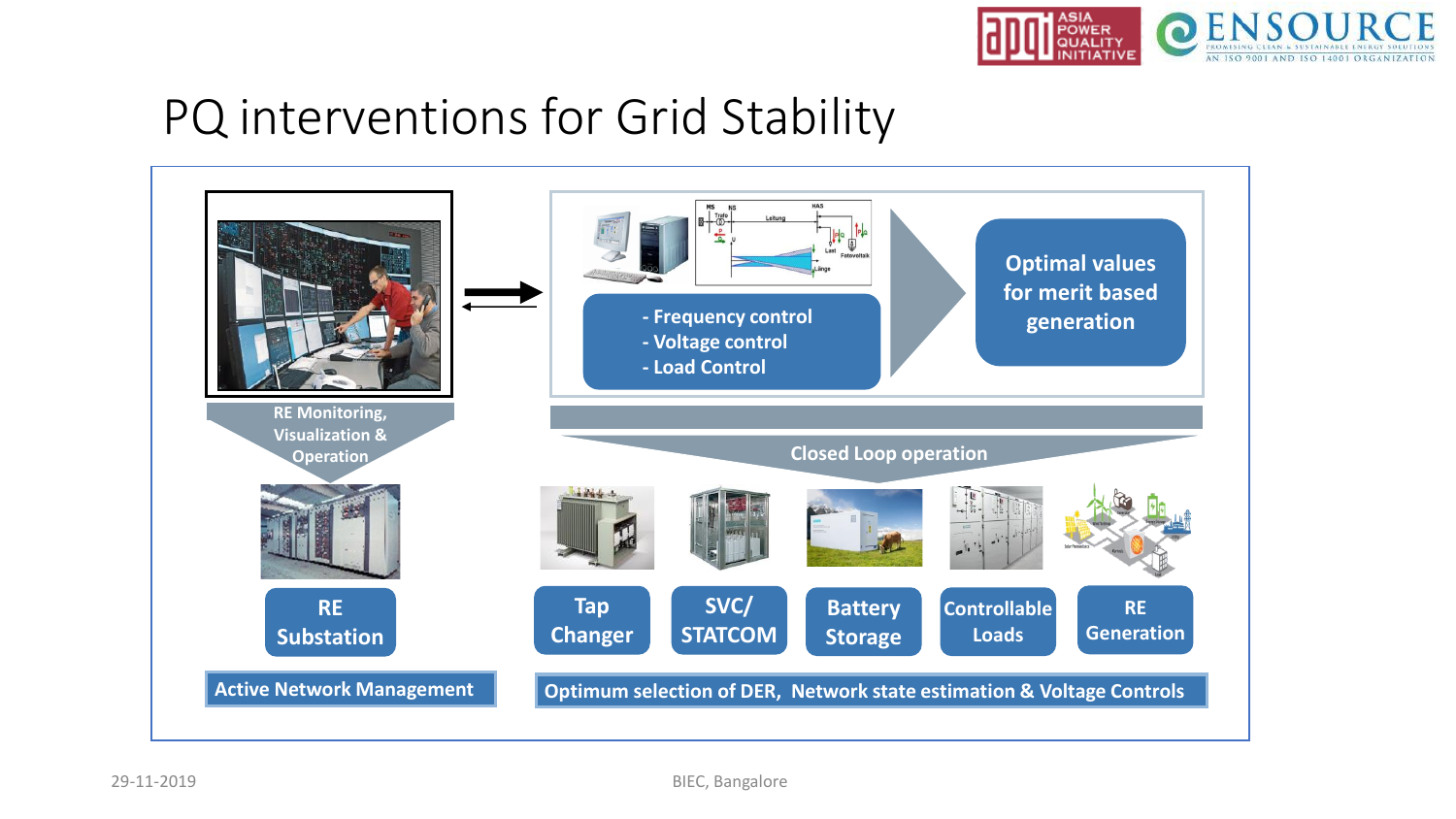## **About Asia Power Quality Initiative (APQI)**

- **Program initiated in Asia with the background of the European Experiment (LPQI) – Continuing Professional Development**
- **A** *neutral collaborative platform* **shared by National Support Network (NSN) Partners to promote education and awareness and facilitate policy changes.**
- **Objective:** 
	- **help industries in Asia address Power Quality issues as a means to enhance their competitiveness in terms of better production output quality, reduced production costs, reduced production line interruption and batch losses.**
	- **Building up capacity of industry / service sector in identifying and addressing PQ issues as a means to enhance their continuous quality delivery**
	- **Facilitate policy changes and market transformation towards 'Safe and Quality Power for All'.**
- **Developed a white paper – "Power Quality Regulations in India"**
	- **[http://www.apqi.org/download/download20161014070633.pdf](http://www.forumofregulators.gov.in/Data/Achievements/apqi.pdf)**
	- **<http://www.forumofregulators.gov.in/Data/Achievements/apqi.pdf>**